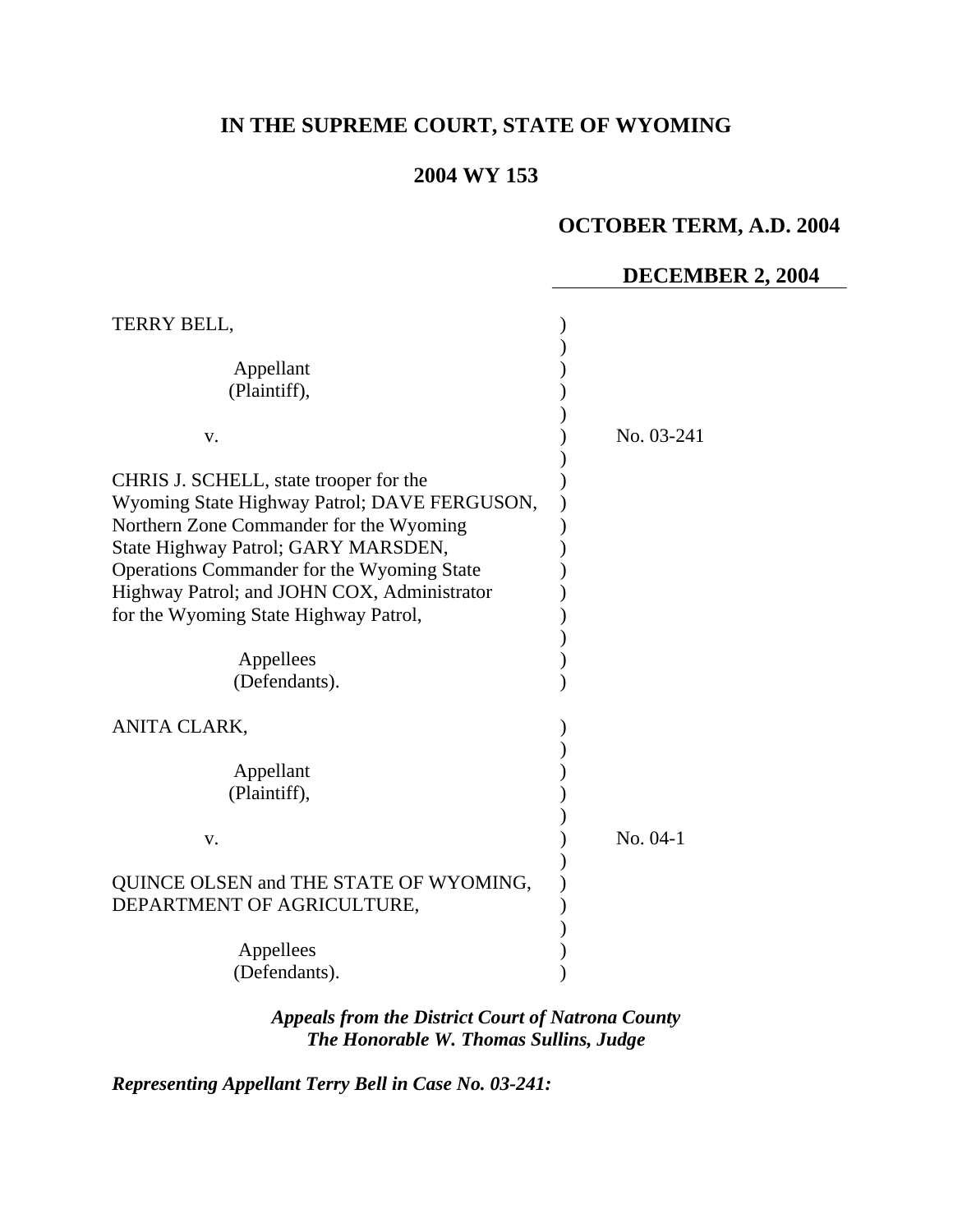*John H. Robinson of Jamieson & Robinson, LLC, Casper, Wyoming.* 

#### *Representing Appellant Anita Clark in Case No. 04-1:*

 *Todd Hambrick and Stephanie Hambrick of Krampner, Fuller & Hambrick, Casper, Wyoming.* 

#### *Representing Appellees in Case No. 03-241:*

 *Patrick J. Crank, Attorney General; John W. Renneisen, Deputy Attorney General; and Craig E. Kirkwood, Senior Assistant Attorney General, Cheyenne, Wyoming.* 

#### *Representing Appellees in Case No. 04-1:*

 *Patrick J. Crank, Attorney General, John W. Renneisen, Deputy Attorney General; and Misha E. Westby, Senior Assistant Attorney General, Cheyenne, Wyoming.* 

*Before HILL, C.J., and GOLDEN, LEHMAN, KITE, and VOIGT, JJ.*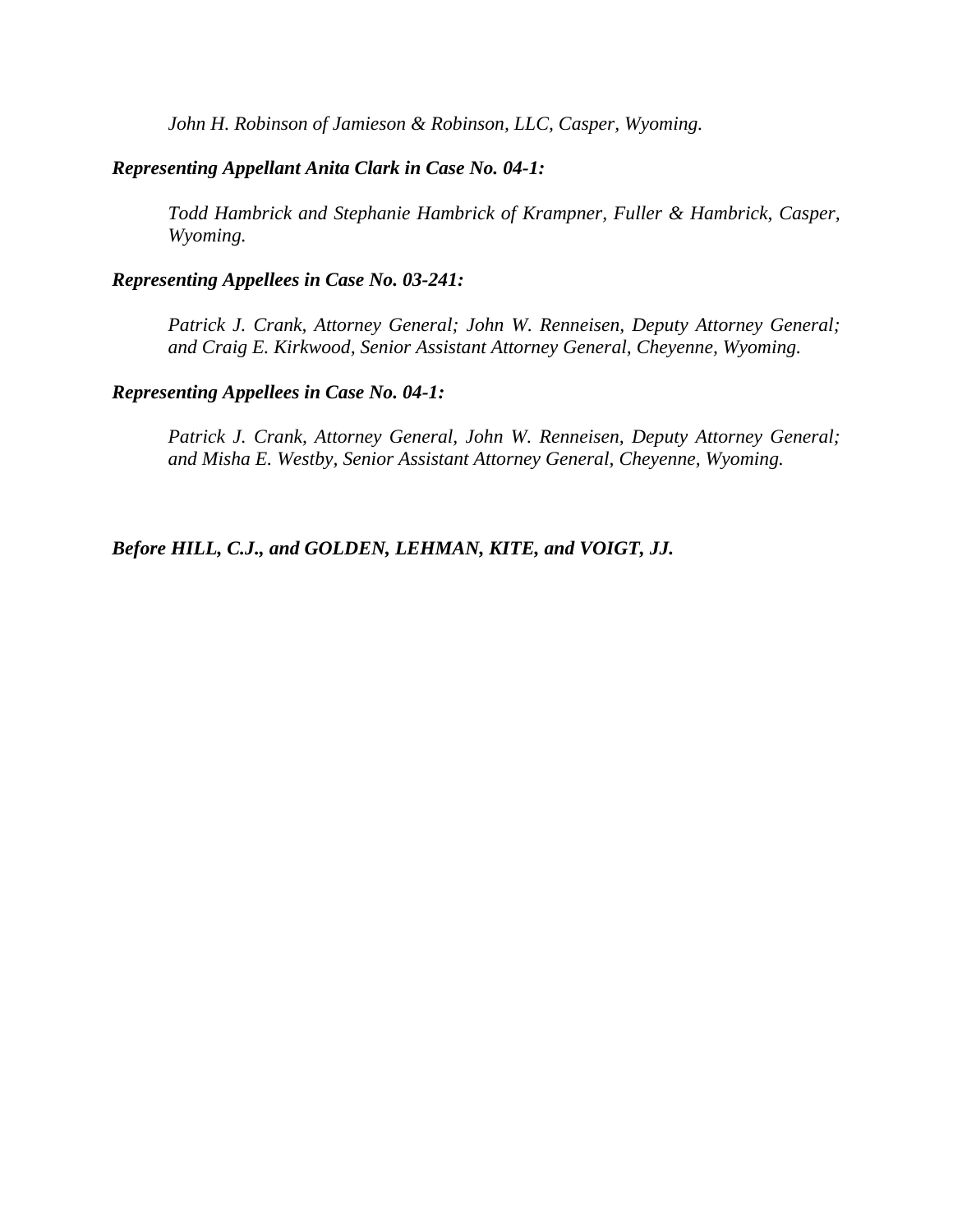#### **VOIGT, Justice.**

[¶1] These unrelated cases were consolidated for argument on appeal because they involve the same legal issue: the requirements for a valid notice of claim under the Wyoming Governmental Claims Act (the WGCA). In both cases, we affirm the granting of summary judgment to the defendants.

#### *FACTS*

# *Case No. 03-241*

[¶2] On September 22, 2000, Terry Bell (Bell) was involved in the third of a series of car accidents caused by poor weather conditions. Bell was asked by a responding Wyoming state trooper to sit in a patrol vehicle at the scene. The patrol vehicle was subsequently struck by another oncoming vehicle, causing the injuries claimed by Bell in this case.

[¶3] On November 20, 2001, Bell presented to the State a notice of claim seeking compensation as a result of the collision. The claim was denied and Bell filed suit in federal district court. That suit was later dismissed without prejudice and, on March 20, 2003, Bell filed a complaint in state district court.

[¶4] In their answer to the latter complaint, the State alleged that Bell's notice of claim failed to comply with Wyo. Const. art. 16, § 7 and, therefore, failed to comply with the WGCA. The State also filed a motion for judgment on the pleadings or, in the alternative, for summary judgment. The gravamen of the State's argument was that the notice of claim was not signed by Bell, but by his attorney, and it was not certified under penalty of perjury. The district court heard and begrudgingly granted the State's motion:

> While this judge has some significant reservations concerning the legal analysis supporting the *Beaulieu* [*v. Florquist*, 2001 WY 33, ¶¶ 15, 17, 20 P.3d 521, 527 (Wyo.2001)] ruling, it appears that the mandates of that decision are clear. Applying those mandates to the matter at hand, it is necessary to conclude that the initial claim submitted on behalf of Bell does not comply with the requirements that it be signed by the claimant, and that it be certified under penalty of perjury.

The district court refers to the "initial" claim because, on December 7, 2002, while the matter was pending in federal court, Bell presented and served on the State a document entitled "Certification Under Wyo. Const. Art. 16 § 7," in which he certified to the truth and accuracy of the notice of claim, under penalty of perjury, and certified that his attorney signed the notice of claim with Bell's knowledge and authority.

# *Case No. 04-1*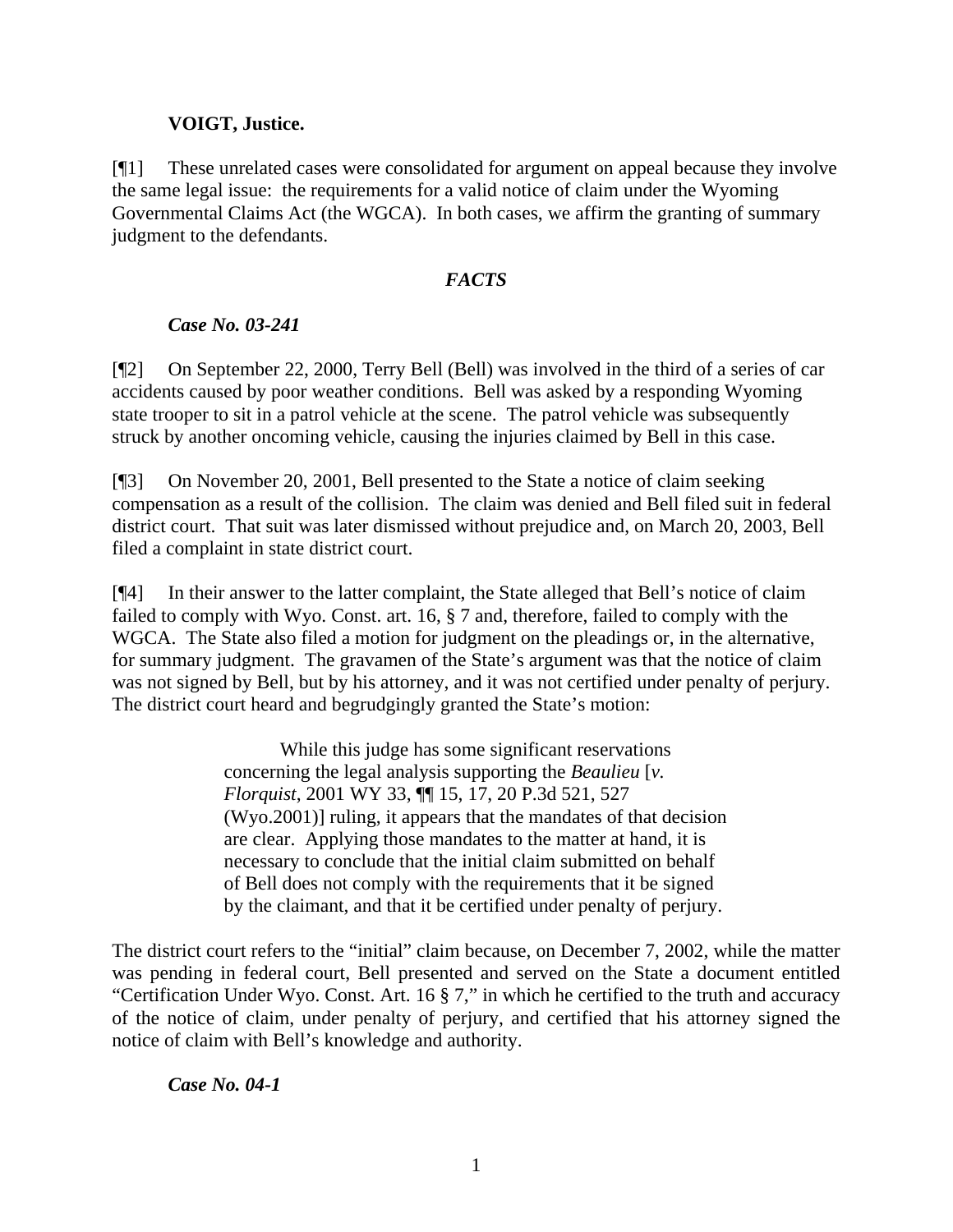[¶5] On June 3, 1999, Anita Clark (Clark) was driving a vehicle that collided with a vehicle being driven by Quince Olsen, an employee of the State Department of Agriculture. On May 10, 2001, Clark presented to the State a notice of claim based upon the accident. Upon receiving no response to the notice of claim, Clark filed a complaint in state district court on May 1, 2002.

[¶6] The State responded to Clark's complaint by filing a motion to dismiss for failure to state a claim upon which relief can be granted. The basis for the motion was the fact that the notice of claim was not certified under penalty of perjury, as required by the WGCA, by Wyo. Const. art. 16, § 7, and by *Beaulieu v. Florquist,* 2001 WY 33, ¶ 17, 20 P.3d 521, 527 (Wyo. 2001) (*Beaulieu I*). Clark then immediately filed in the district court a document entitled "Certification Under Wyo. Const. Art. 16 § 7," in which she certified under penalty of perjury that the notice of claim was true and accurate and that it had been signed by her attorney with her knowledge and authority. After a hearing, the district court denied the State's motion to dismiss. The district court's findings and conclusions were (1) it had subject matter jurisdiction; (2) the notice of claim contained all required information; and (3) based on *Martinez v. City of Cheyenne,* 791 P.2d 949 (Wyo. 1990), *overruled by Beaulieu v. Florquist*, 2004 WY 31, 86 P.3d 863 (Wyo. 2004) (*Beaulieu II*), Clark's failure to certify the initial notice of claim under penalty of perjury was not fatal to the claim.

[¶7] Following the district court's ruling on its motion to dismiss, the State answered the complaint and filed a motion for summary judgment. The motion for summary judgment asked the district court to look once again at *Beaulieu I* and to reconsider its conclusion that Clark's initial notice of claim was valid. The State argued that *Beaulieu I* clearly mandated that, to be valid, a notice of claim must meet the requirements of both the WGCA and Wyo. Const. art. 16, § 7, meaning that Clark's initial notice of claim was not valid because it did not meet the constitutional signature and certification requirements. Further, the State contended that Clark's belated attempt to cure that defect failed because it was done after the statutory period for filing a notice of claim had expired. The district court agreed and granted summary judgment.

#### *ISSUES*

[¶8] We will restate the issues as follows:

1. Were the initial notices of claim invalid because they were neither signed by the claimants nor certified under penalty of perjury?

2. If the initial notices of claim were invalid, was that invalidity overcome by application of Wyoming's savings statute?

3. If the initial notices of claim were invalid, was that invalidity cured by later signature by the claimant certified under penalty of perjury?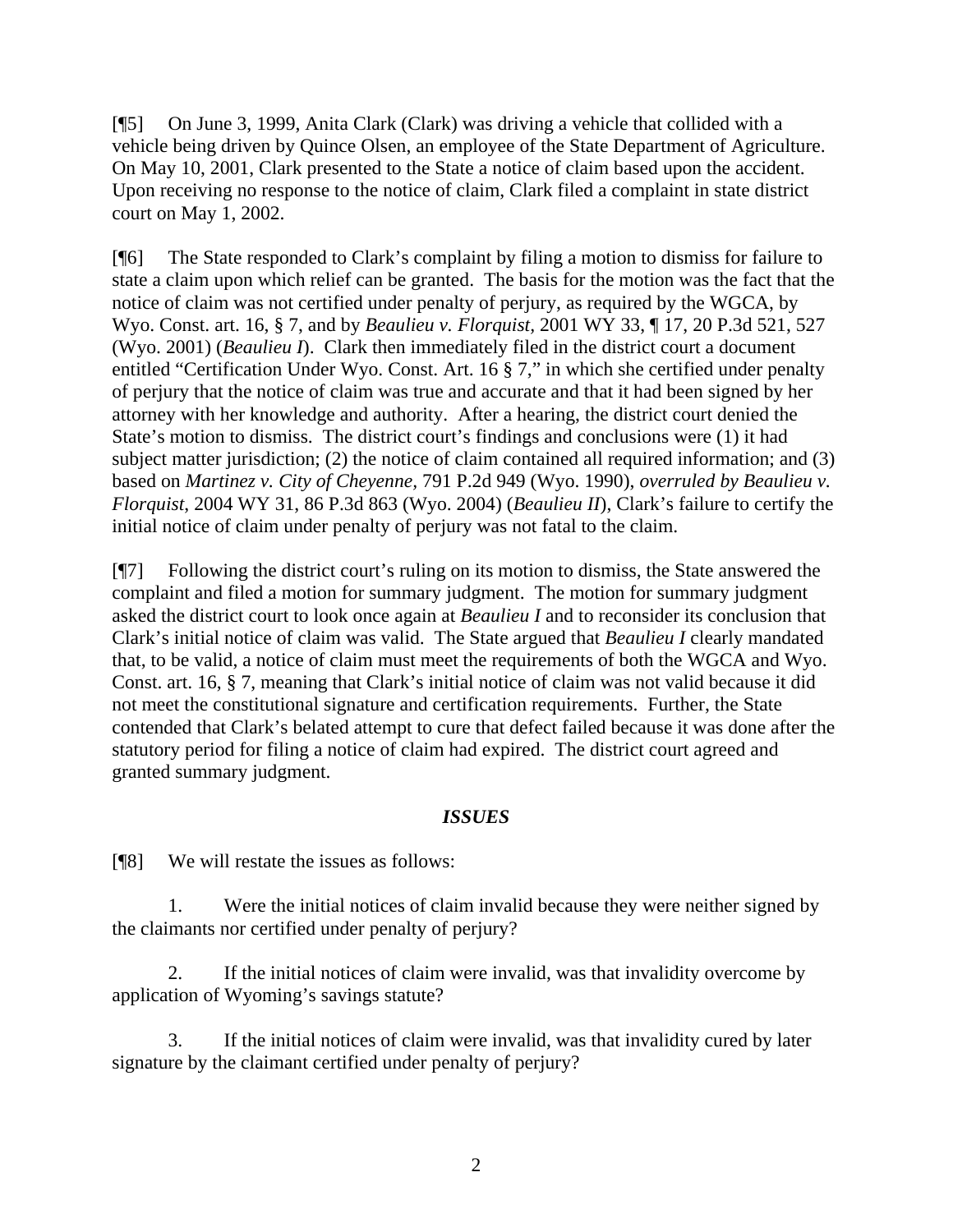4. Should the State be equitably estopped from raising the constitutional signature and certification requirements as a defense?

5. Do the district court's rulings violate public policy?

# *STANDARD OF REVIEW*

[¶9] Our standard for reviewing summary judgments was set forth in *Beaulieu I,* 2001 WY 33, ¶¶ 8-10, 20 P.3d at 525-26, and need not be repeated herein.

# *DISCUSSION*

# *Validity of the Initial Claims*

[¶10] *Beaulieu I* did not create new law. Rather, *Beaulieu I* clarified that it has always been the law that governmental claims must meet the requirements not just of the WGCA, but also of Wyo. Const. art. 16, § 7. *Beaulieu I,* 2001 WY 33, ¶¶ 13, 15-17, 20 P.3d at 526-27. *See also Beaulieu II,* 2004 WY 31, ¶¶ 5-9, 86 P.3d at 865-66 and *Yoak v. Ide,* 2004 WY 32, ¶ 6, 86 P.3d 872, 874 (Wyo. 2004). A claim that has not been signed by the claimant and certified under penalty of perjury is not a valid claim. Neither the Bell notice of claim nor the Clark notice of claim was valid, and the filing of an invalid claim is the same as the filing of no claim at all. That was the lesson of *Beaulieu I.*

[¶11] The direct effect of the holding in *Beaulieu I* was to save the plaintiffs' cause of action from a statute of limitations attack. This Court reversed the district court's application of the one-year period for filing an action based upon a governmental claim because no valid governmental claim had yet been presented. *Beaulieu I,* 2001 WY 33, ¶¶ 15-17, 20 P.3d at 527. Certainly, having said that a defendant may not rely upon an invalid claim—that is, one that has not met the constitutional signature and certification requirements—in arguing in favor of application of the one-year period of limitations found in Wyo. Stat. Ann. § 1-39- 114 (LexisNexis 2003), we cannot now say that a plaintiff may, to the contrary, rely upon a similarly invalid claim in arguing that he or she has met the two-year period of limitations found in Wyo. Stat. Ann.  $\S$  [1](#page-4-0)-39-113 (LexisNexis 2003).<sup>1</sup> To repeat what we said in

<span id="page-4-0"></span> $\frac{1}{1}$ 

<sup>(</sup>a) No action shall be brought under this act against a governmental entity unless the claim upon which the action is based is presented to the entity as an itemized statement in writing within two (2) years of the date of the alleged act, error or omission, except that a cause of action may be instituted not more than two (2) years after discovery of the alleged act, error or omission, if the claimant can establish that the alleged act, error or omission was: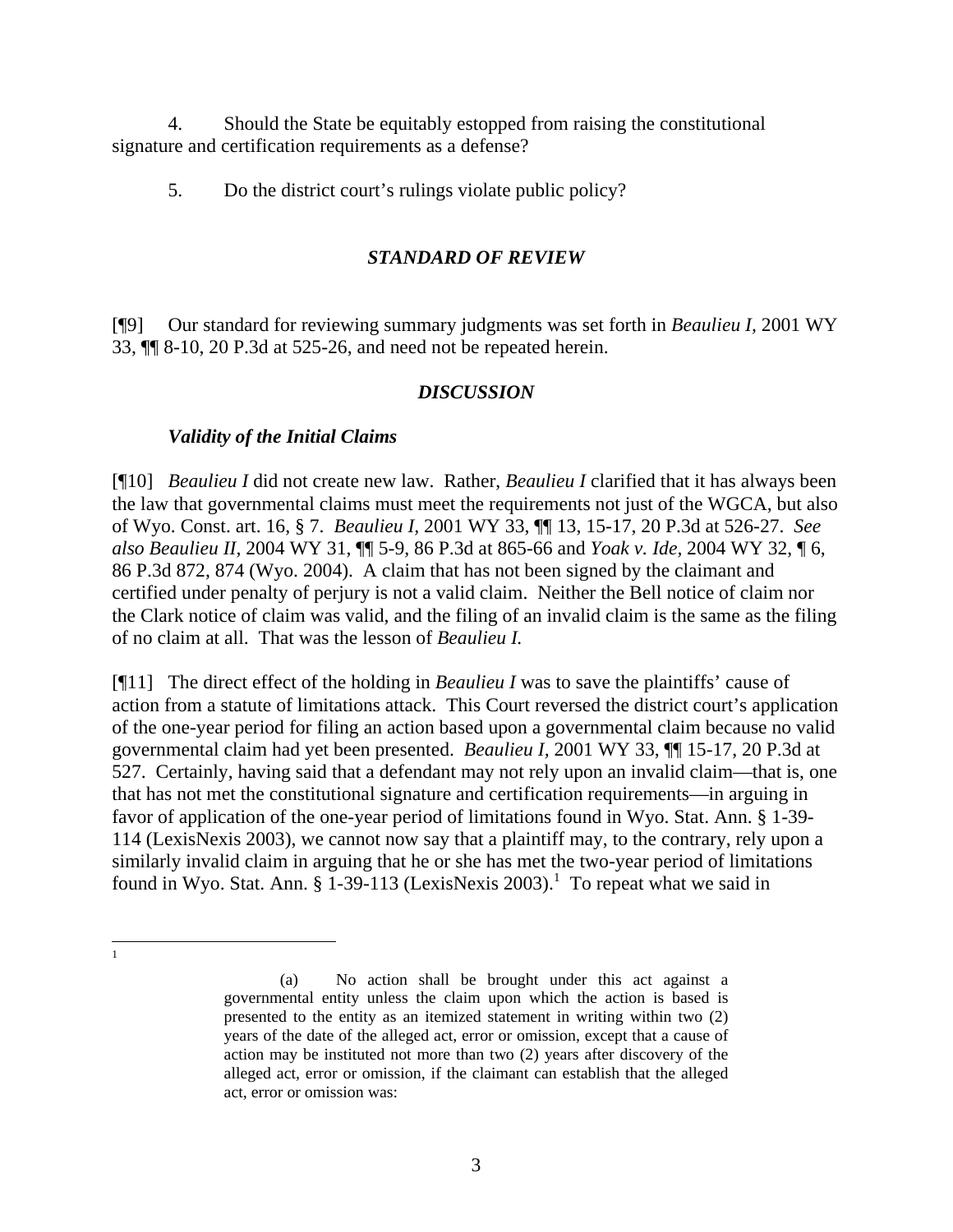*Beaulieu I, Beaulieu II,* and *Yoak*, no governmental claim has been presented<sup>[2](#page-5-0)</sup> under the WGCA until a claim meeting the requirements of Wyo. Const. art. 16, § 7 has been presented.

#### *The Savings Statute*

[¶12] It is difficult to address this issue because the parties' arguments in regard to it are "like ships passing in the night" and because the district court did not consider the savings statute in its decision in either case.<sup>[3](#page-5-1)</sup> We will begin our discussion by reciting the statute:

> If in an action commenced in due time a judgment for the plaintiff is reversed, or if the plaintiff fails otherwise than upon the merits and the time limited for the commencement of the action has expired at the date of the reversal or failure, the plaintiff, or his representatives if he dies and if the cause of action survives, may commence a new action within one (1) year after the date of the failure or reversal. This provision also applies to any claim asserted in any pleading by a defendant.

Wyo. Stat. Ann. § 1-3-118 (LexisNexis 2003).

[¶13] In their answer to Bell's state district court complaint, the State defendants alleged that the complaint was untimely in that it had not been "commenced in accordance with" the savings statute. Bell's responsive motion to strike contended that his state court complaint was timely filed after his federal court complaint was dismissed. In his brief opposing the State's motion for summary judgment, Bell broadened his argument by contending that, even if the savings statute did not apply, the statute of limitations was tolled during the pendency

> (i) Not reasonably discoverable within a two (2) year period; or

> (ii) The claimant failed to discover the alleged act, error or omission within the two (2) year period despite the exercise of due diligence.

Wyo. Stat. Ann. § 1-39-113(a).

 $\overline{a}$ 

Except as otherwise provided, actions against a governmental entity or a public employee acting within the scope of his duties for torts occurring after June 30, 1979 which are subject to this act shall be forever barred unless commenced within one (1) year after the date the claim is filed pursuant to W.S. 1-39-113.

Wyo. Stat. Ann. § 1-39-114.

<span id="page-5-0"></span><sup>2</sup> Wyo. Stat. Ann. § 1-39-113(a) says "presented." Wyo. Stat. Ann. § 1-39-114 says "filed." We assume, having been shown nothing to the contrary, that the two words mean the same thing.<br><sup>3</sup> Bell, but not Clark, raised the savings statute both below and in this appeal.

<span id="page-5-1"></span>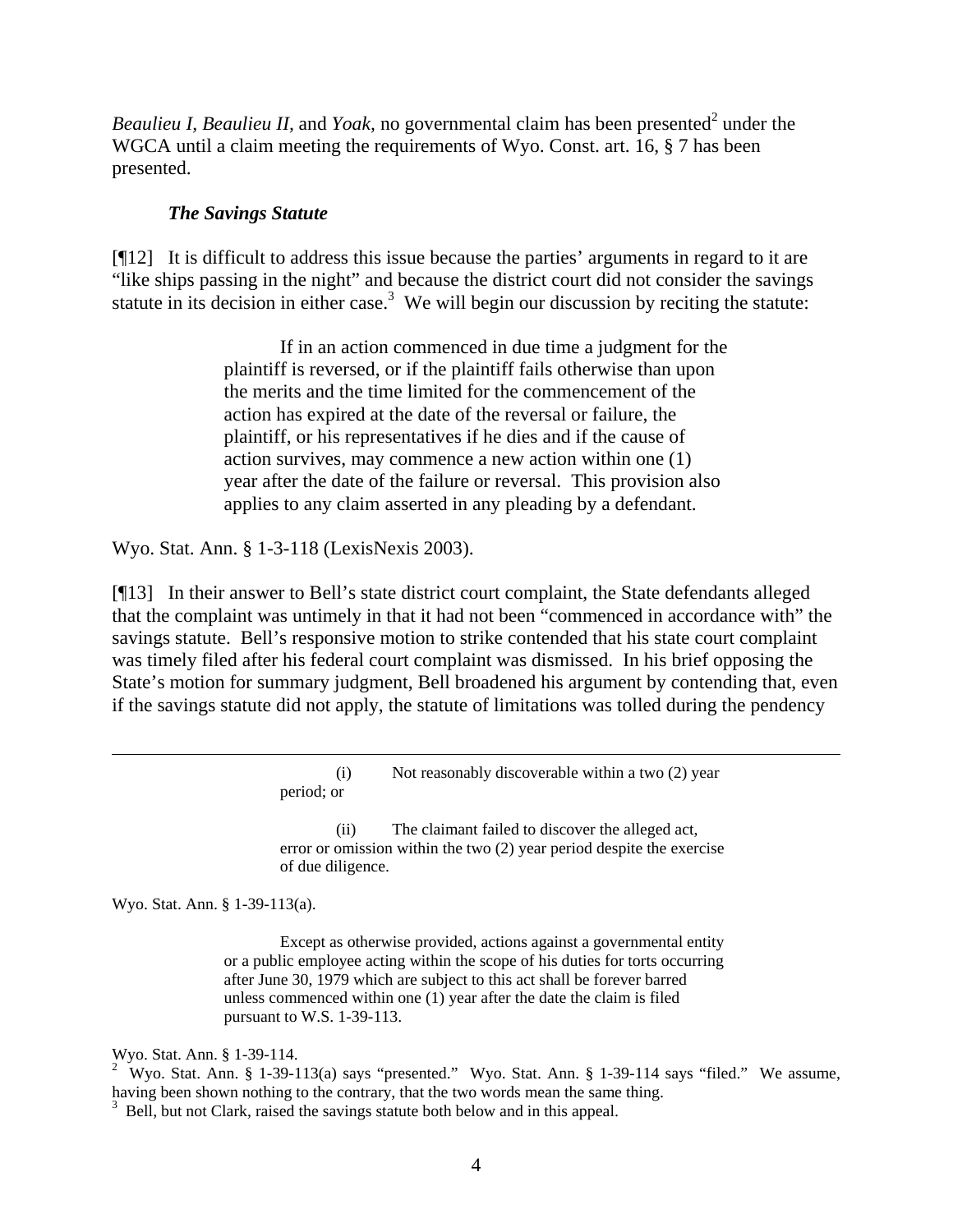of the federal case. In finding the claim presented by Bell to be defective, the district court mentioned neither the savings statute nor Bell's tolling argument.

[¶14] Confusion begins to enter the picture in the parties' appellate briefs. Bell's principal brief restates his belief that his state court complaint was timely under the savings statute. The State's brief, however, treats the savings statute issue as one having to do with the timely presentation of a notice of claim, as opposed to the timely filing of a complaint. Beyond that, the State also contends that savings statutes do not apply to periods of limitation found in specialized statutes whose effect is to create a cause of action that did not exist at common law. Finally, in his reply brief, Bell points out that the savings statute played no part in the district court's decision, and he declines ever having "proposed that the savings statute extended to, or in any way affected his government claim."

[¶15] We conclude that resolving the savings statute issue is not necessary to resolving these appeals. As recognized by the district court, these cases rise and fall on the question of the validity of the notices of claim. If the claims were not valid, it does not matter whether the complaints were timely filed. Furthermore, Clark has not raised the issue at all, and Bell has not contended that the statute applies to the presentation of a notice of claim. We, therefore, will not further consider the matter. $4$ 

# *Cure*

 $\overline{a}$ 

[¶16] Wyo. Stat. Ann. § 1-39-113(a) requires that a claim be presented to the governmental entity within two years of the alleged act, error, or omission. Two years from the Bell accident was September 22, 2002. Two years from the Clark accident was June 3, 2001. No valid claim was timely presented in either case. Bell attempted to cure that deficiency on December 7, 2002, two-and-a-half months after the statutory period expired. Clark's similar effort on May 28, 2002, was nearly a full year late. Both Bell and Clark now want this Court to hold that their respective curative effort relates back to the date of presentment of the invalid notice of claim.

[¶17] Bell's and Clark's cure argument is grounded in the relation back doctrine. We recently described that doctrine, although in a different context:

> The [relation back] doctrine invokes the "principle by which, when an act is done at one time, it is considered, by a fiction of law, as if done at some antecedent time." 2 Clesson S. Kinney, A Treatise on the Law of Irrigation and Water Rights § 743 at 1284-85 (2d ed.1912).

<span id="page-6-0"></span><sup>&</sup>lt;sup>4</sup> For the proposition that savings statutes do not apply to presentation of the governmental claim, as opposed to filing of the complaint, s*ee Awe v. University of Wyoming,* 534 P.2d 97, 105 (Wyo. 1975), *overruled on other grounds by Dye by Dye v. Fremont County School Dist. No. 24*, 820 P.2d 982 (Wyo. 1991); *Capers v. Lee,* 239 Conn. 265, 684 A.2d 696, 700-01 (1996); *State v. Dixon,* 1996 OK 15, 912 P.2d 842, 844 (Okla. 1996); 51 Am.Jur.2d, *Limitations of Actions*, §§ 273-276 (2000); and 54 C.J.S. *Limitations of Actions* §§ 240- 242 (1987 & Cum. 2004).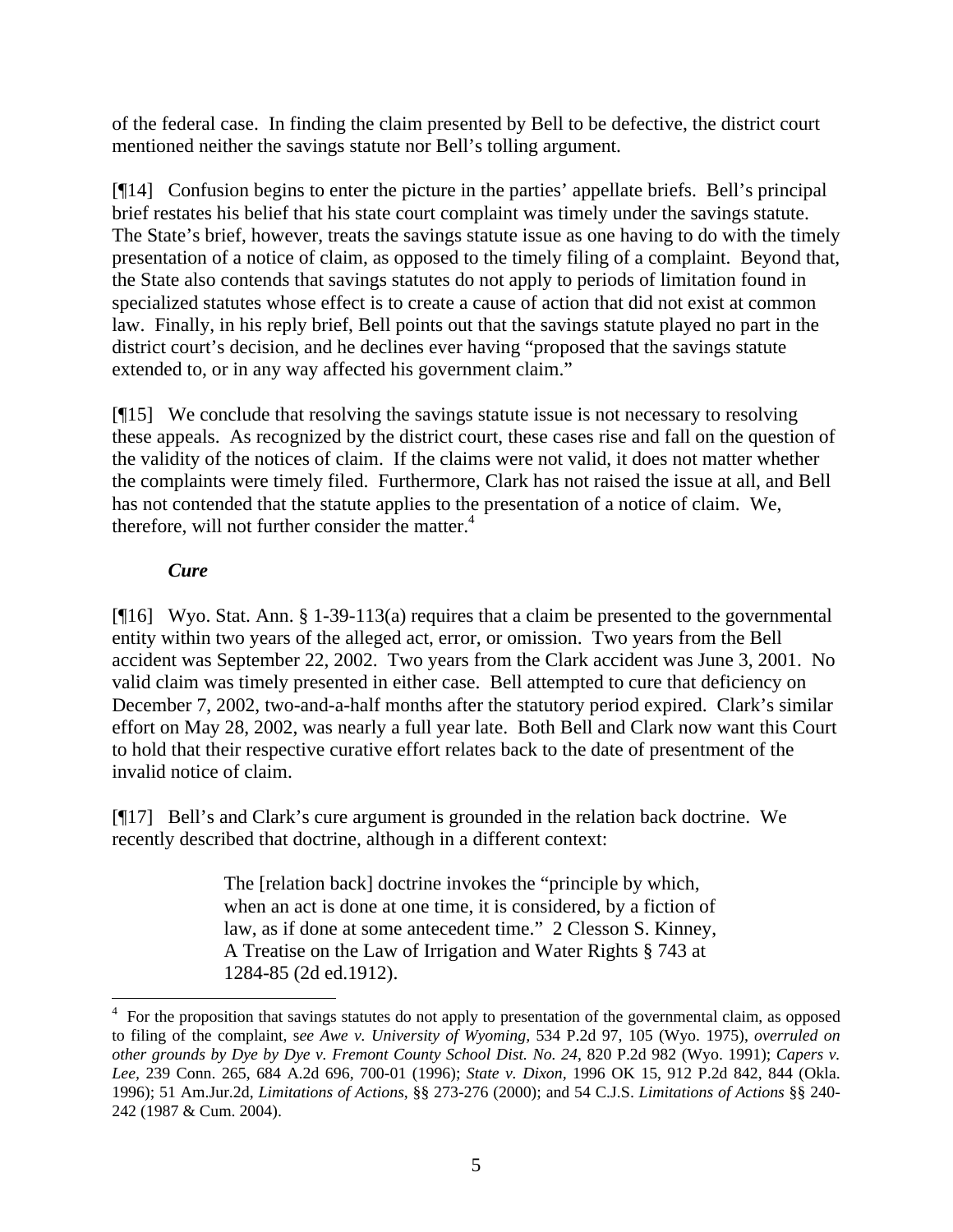In re the General Adjudication of All Rights to Use Water in Big Horn River System, 2002 WY 89, ¶ 20, 48 P.3d 1040, 1049 (Wyo. 2002).

[¶18] Before we discuss the possible application of the relation back doctrine in the present cases, it will be helpful to review the factual and legal context. Wyo. Stat. Ann. § 1-39- 113(a) requires claims to be presented to the governmental entity within two years of the date of the alleged act, error, or omission. Wyo. Stat. Ann. § 1-39-114 requires actions against governmental entities based on those claims to be filed within one year of such presentment. We are being asked to apply the relation back doctrine in the first situation, not the second.<sup>[5](#page-7-0)</sup> In other words, the question is not whether the doctrine applies to the filing of an amended complaint or other pleading; the question is whether the doctrine applies to the presentment of a second notice of claim after the two-year period stated in Wyo. Stat. Ann. § 1-39-113(a) has expired. More precisely, the question is whether the presentment of a verified notice of claim after expiration of the statutory period "relates back" to the date the original unverified notice of claim was presented to the governmental entity, so as to "cure" the deficiency.

[¶19] Also pertinent to this discussion is recognition that the relation back doctrine, as it relates to court pleadings, has been adopted by this Court in W.R.C.P. 15(c):

> *Relation back of amendments.*— An amendment of a pleading relates back to the date of the original pleading when:

(1) Relation back is permitted by the law that provides the statute of limitations applicable to the action; or

(2) The claim or defense asserted in the amended pleading arose out of the conduct, transaction, or occurrence set forth or attempted to be set forth in the original pleading; or

(3) The amendment changes the party or the naming of the party against whom a claim is asserted if the forgoing provision (2) is satisfied and, within 120 days after the filing of the complaint, the party to be brought in by amendment (A) has received such notice of the institution of the action that the party will not be prejudiced in maintaining a defense on the merits, and (B) knew or should have known that, but for a mistake concerning the identity of the proper party, the action would have been brought against the party.

<span id="page-7-0"></span><sup>&</sup>lt;sup>5</sup> In *Mountain View/Evergreen Imp. and Service Dist. v. Brooks Water and Sewer Dist., 896 P.2d 1355, 1363* (Wyo. 1995), we held that, "[i]f claims that have been filed are precluded because the action to recover for those claims was not commenced within the mandatory one-year period, those claims, indeed, are forever barred." The relation back doctrine was not, however, directly raised in that case. Rather, *Mountain View/Evergreen Imp. and Service Dist.* involved a complaint based upon two separate claims, where the notice of claim for the first claim had been presented more than one year prior to the filing of the complaint. *Id.*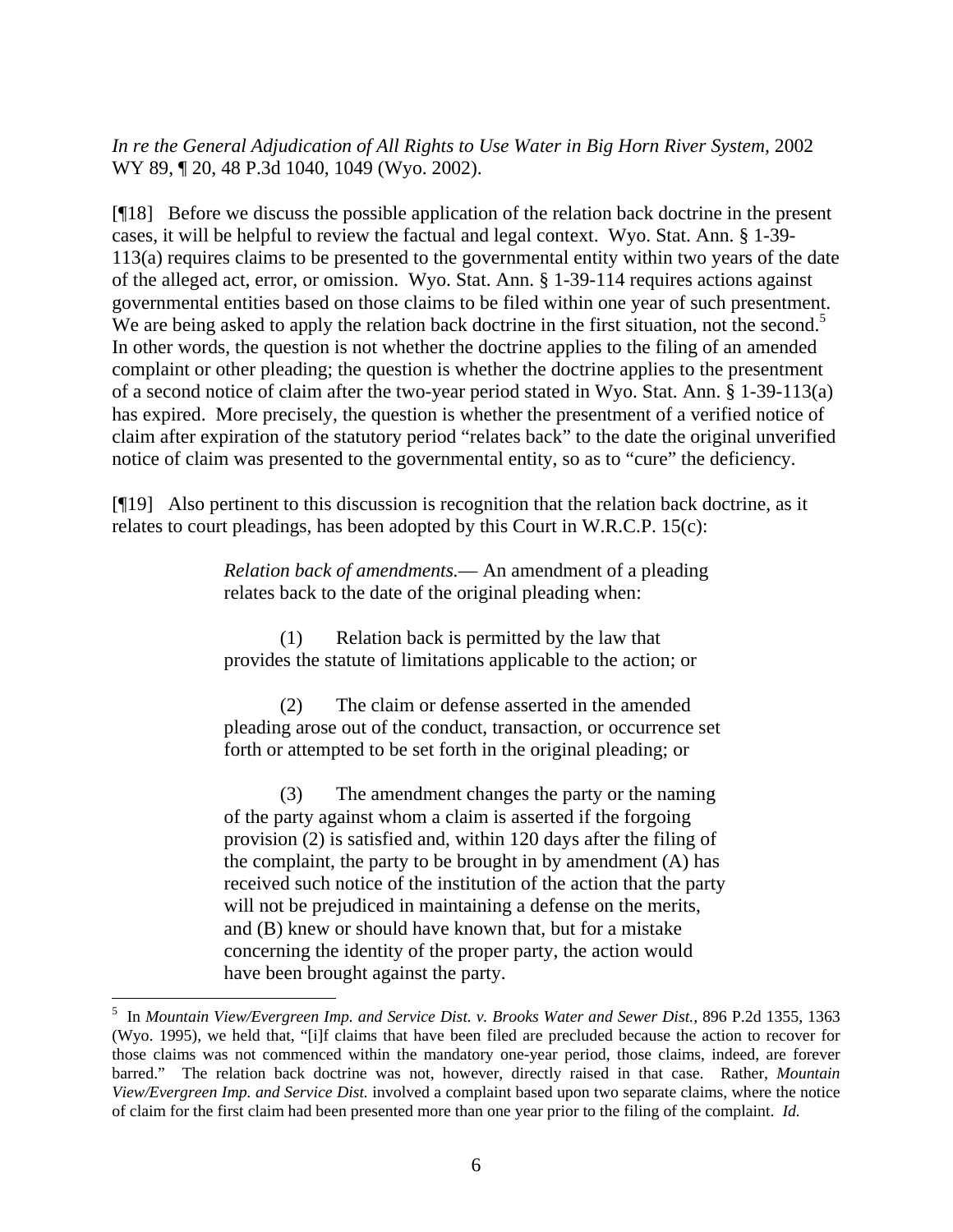[¶20] The parties have cited numerous cases in which courts have applied, or declined to apply, the relation back doctrine. We will briefly address those cases, although many of them are of little assistance because their facts are dissimilar or because their holdings rely upon local rules or statutes. The cases do, however, present a good picture of the general nature and purpose of the relation back doctrine.

[¶21] In 1943, the Appellate Court of Indiana held that timely verification of a will contest petition was not jurisdictional, and thus the lack of a required verification could be cured by the filing of an untimely verified petition. *Workman v. Workman,* 113 Ind.App. 245, 46 N.E.2d 718, 724 (1943). Similarly, where allowed under the civil code, late verification of a divorce petition relates back to the date of filing of the original unverified petition. *Pulliam v. Pulliam,* 163 Kan. 497, 183 P.2d 220, 222 (1947). Particularly in regard to W.R.C.P.  $15(c)(3)$ , the relation back of an amended pleading is appropriate where a newly named defendant has sufficient notice of a claim that no prejudice will result. *Northern Utilities Div. of K N Energy, Inc. v. Town of Evansville,* 822 P.2d 829, 843 (Wyo. 1991). This tandem finding of sufficient notice and no prejudice is often part of a court's decision to apply the relation back doctrine. *See, for example, Maliszewski v. Human Rights Com'n,* 269 Ill.App.3d 472, 207 Ill.Dec. 59, 646 N.E.2d 625, 627 (1995); *Drury Displays, Inc. v. Board of Adjustment of City of St. Louis,* 760 S.W.2d 112, 114 (Mo. 1988); and *Doyle v. Frost,* 49 S.W.3d 853, 856, 858 (Tenn. 2001).

[¶22] We have already noted herein *Big Horn River System,* 2002 WY 89, ¶ 20, 48 P.3d at 1049, and *Northern Utilities Div. of K N Energy, Inc.,* 822 P.2d at 843, as cases where this Court applied the relation back concept to protect water rights and to validate an amended complaint, respectively. The legal theory of relation back, although sometimes not in the precise sense identified in W.R.C.P. 15(c), has also arisen in the following Wyoming cases: *Nowotny v. L & B Contract Industries, Inc.,* 933 P.2d 452, 459 (Wyo. 1997) (third amended complaint); *Richardson Associates v. Lincoln-Devore, Inc.* 806 P.2d 790, 799 (Wyo. 1991) (amended complaint adding new claim); *Thatcher & Sons, Inc. v. Norwest Bank Casper, N.A.,* 750 P.2d 1324, 1327 (Wyo. 1988) (statutory relation back of construction lien); *Walliker v. Escott,* 608 P.2d 1272, 1273 (Wyo. 1980) (relation back of title from land patent to entry); *Hagerman v. Thompson,* 68 Wyo. 515, 235 P.2d 750, 756 (1951) (placer mining location certificate); *L.C. Jones Trucking Co. v. Superior Oil Co.,* 68 Wyo. 384, 234 P.2d 802, 818 (1951) (signature on garnishee summons); *Tendolle v. Eureka Oil Syndicate,* 38 Wyo. 442, 268 P. 185, 187-88 (1928) (multiple deeds); *Roberts v. Hudson,* 25 Wyo. 505, 173 P. 786, 788 (1918) (relation back of title from land patent to entry); *Turner v. Hamilton,* 13 Wyo. 408, 80 P. 664, 665 (1905) (failure to verify election contest petition can be cured by late-filed verified petition).

[¶23] Unfortunately, none of these cases answers the question now before this Court. The notice of claim contemplated under Wyo. Stat. Ann. § 1-39-113 is not, of course, a court pleading, and Bell and Clark have provided neither cogent argument nor compelling authority for the proposition that W.R.C.P. 15(c) applies to anything other than court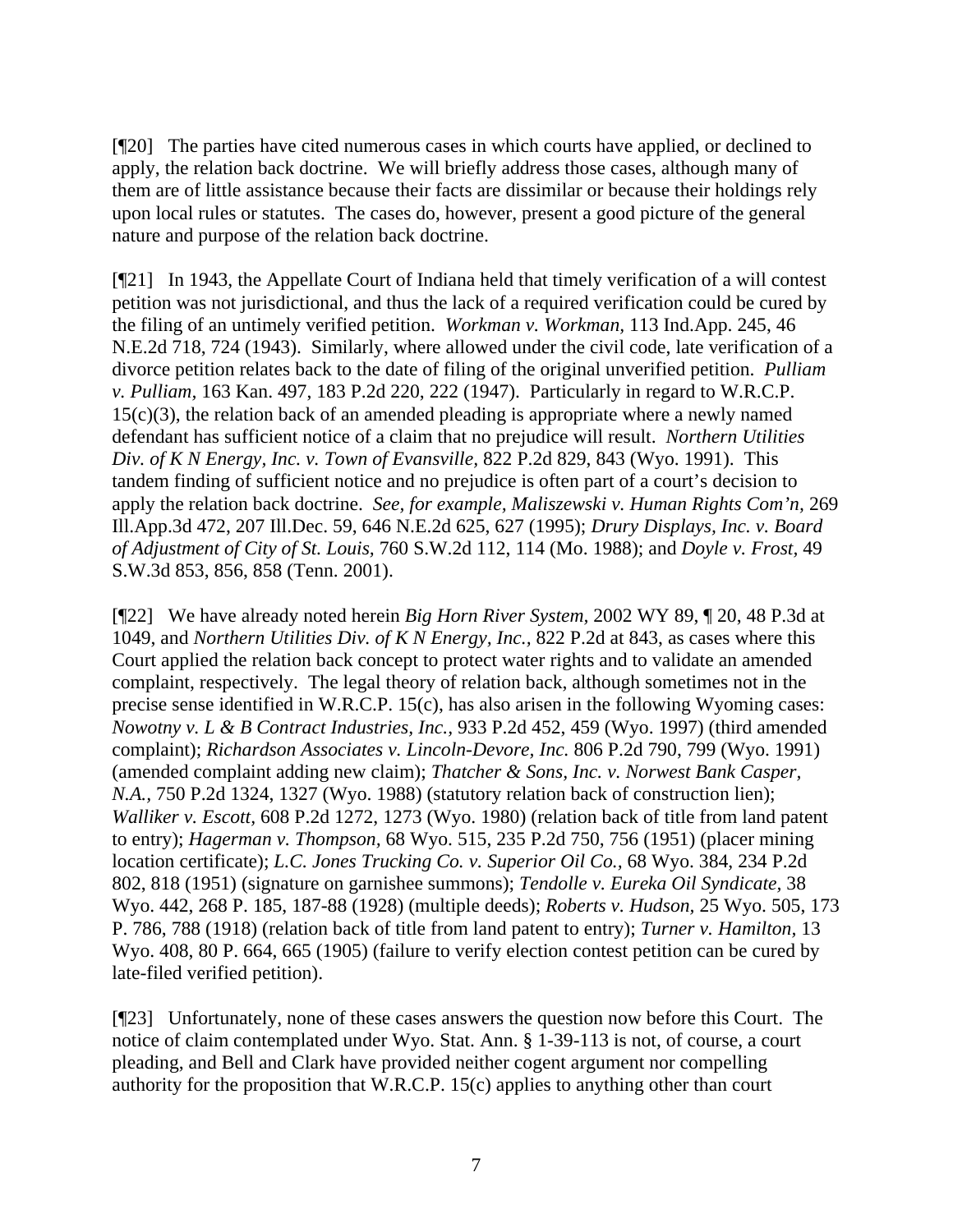pleadings.<sup>[6](#page-9-0)</sup> There are a few cases, however, that do more directly address our issue. In *Edelman v. Lynchburg College,* 535 U.S. 106, 112-16, 122 S.Ct. 1145, 152 L.Ed.2d 188 (2002), the United States Supreme Court held that verification of an employment discrimination charge filed with the Equal Employment Opportunity Commission (EEOC) could be accomplished via the relation back of an untimely verified document. The court concluded that the statutory timing and verification requirements had different objectives avoidance of stale claims and employer protection, respectively—and that verification is not an integral part of the definition of a "charge" under the EEOC rules. *Id.* Therefore, verification is required only by such time as the employer is required to respond to the charge. *Id.* at 113.<sup>[7](#page-9-1)</sup>

[¶24] Also published in 2002, and more directly on point with our case, is *Wilson v. City of Buffalo,* 298 A.D.2d 994, 747 N.Y.S.2d 657 (2002). The court in *Wilson* reached several conclusions that are pertinent to our inquiry. First, service of a notice of claim is a condition precedent to commencement of a personal injury action against a sewer authority. *Id.* at 659. Second, courts cannot authorize late service of a notice of claim absent proof of equitable estoppel. *Id.* Third, the relation back doctrine does not authorize courts to grant leave to present a late notice of claim or belatedly to amend a complaint to add a party. *Id.* at 660. Fourth, the statute defines the point at which a claim may be interposed. *Id.* 

[¶25] This last-mentioned holding from *Wilson* leads to the next point of discussion—what is the nature of the notice of claim requirement found in Wyo. Stat. Ann. § 1-39-113(a)? There are three distinct types of statutes that have been characterized as statutes of limitation:

> "Special" statutes of limitation have jurisdictional effect. They are included in statutes creating a new right and become elements of that right, limiting its availability; compliance with such a statute is a condition precedent to prosecution of a claim. *Commonwealth v. Owens-Corning Fiberglas Corp.,* 238 Va. 595, 598-99, 385 S.E.2d 865, 867 (1989); *Harper v. City of Richmond,* 220 Va. 727, 738, 261 S.E.2d 560, 567 (1980).

 $\overline{a}$ 

<span id="page-9-0"></span><sup>6</sup> Some courts have compared the relation back of amended court pleadings to other situations. *See, for example, Chisholm v. Vocational School for Girls,* 103 Mont. 503, 64 P.2d 838, 841-42 (1936) (failure to verify worker's compensation claim) and *State ex rel. Williams v. Jones,* 179 Tenn. 206, 164 S.W.2d 823, 825- 26 (1942) (failure to verify a pre-election expense account filing).

<span id="page-9-1"></span>The court in *Edelman* relied upon *Becker v. Montgomery,* 532 U.S. 757, 764-65, 121 S.Ct. 1801, 149 L.Ed.2d 983 (2001), *cert. denied* 537 U.S. 1215 (2003), in finding that the relation back doctrine applied. *Edelman,* 535 U.S. at 116. Interestingly enough, *Becker's* conclusion that omission of a signature on a federal court appeal may be corrected was based almost exclusively on the interplay between certain civil and appellate rules of procedure, and had nothing to do with amendments to governmental claims. *See Becker,* 532 U.S. at 764-65. *See also Cedars-Sinai Medical Center v. Shalala,* 125 F.3d 765, 770 (9th Cir. 1997), and *Central States, Southeast and Southwest Areas Pension Fund v. Navco,* 3 F.3d 167, 173 (7th Cir. 1993), *cert. denied*, 510 U.S. 1115 (1994), *abrogated on other grounds by Bay Area Laundry and Dry Cleaning Pension Trust Fund v. Ferbar Corp. of California, Inc.*, 522 U.S. 192, 118 S.Ct. 542, 139 L.Ed.2d 553 (1997) for the proposition that, unlike some state statutes of limitations, federal statutes of limitations are seldom seen as jurisdictional.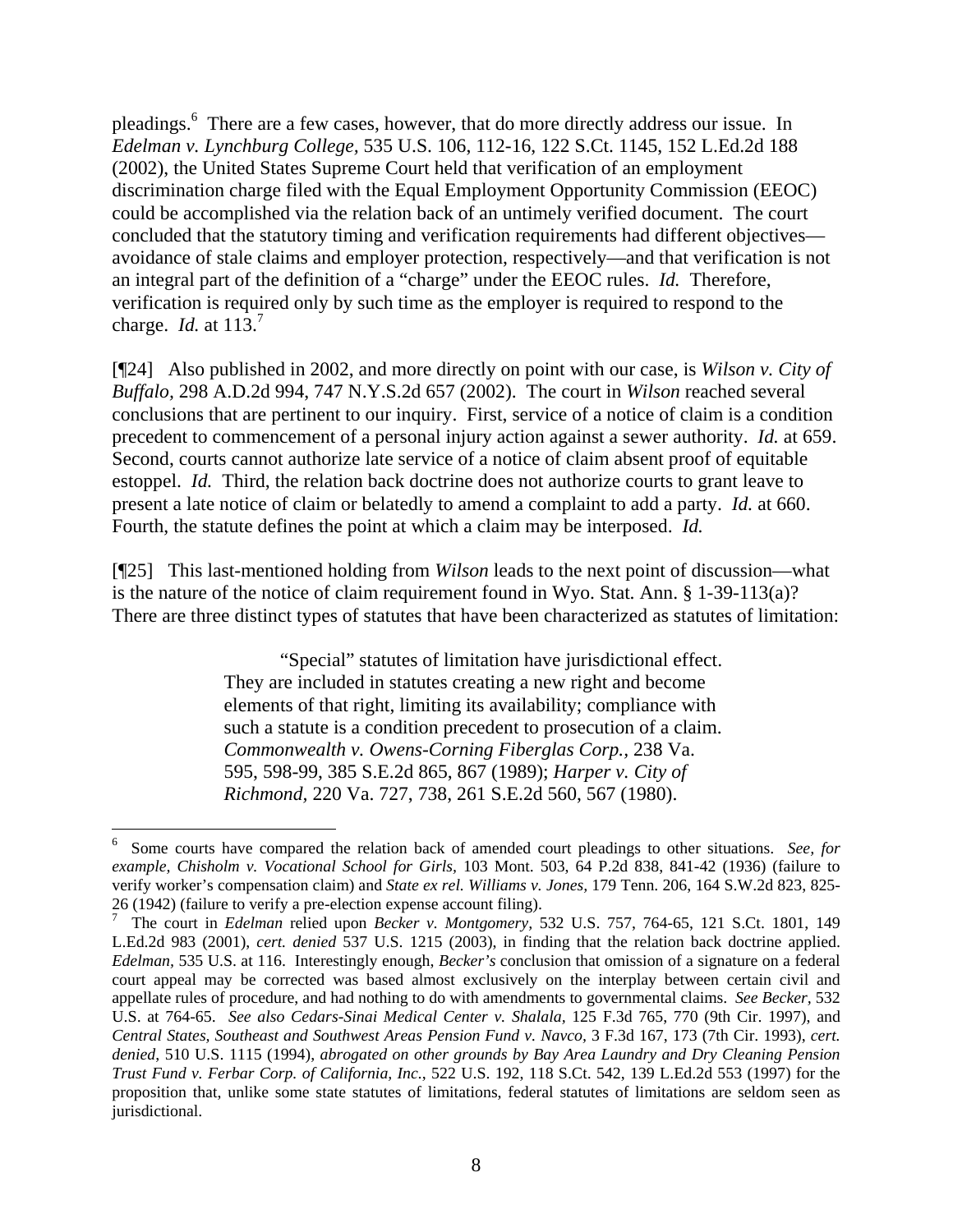Another type of statute of limitations is a "statute of repose." This involves a legislatively mandated limitation which reflects a policy determination that a point in time arrives beyond which a potential defendant should be immune from liability for past conduct. *School Bd. of the City of Norfolk v. United States Gypsum Co.,* 234 Va. 32, 37, 360 S.E.2d 325, 327-28 (1987). Of course, there is a third type of limitation, the so-called "pure" or procedural statute of limitations, which serves only to place a time limit upon assertion of a remedy and furnishes an affirmative defense that may be waived. *Owens-Corning,* 238 Va. at 598, 385 S.E.2d at 867.

*Friends of Clark Mountain Foundation, Inc. v. Board of Sup'rs of Orange County,* 242 Va. 16, 406 S.E.2d 19, 21 (1991).

[¶26] We have distinguished statutes of limitation from statutes of repose as follows:

"'Statutes of repose and statutes of limitations are often confused. They are similar in that both prescribe the time period within which a plaintiff may commence his suit. The distinguishing feature between the two is the time at which the respective periods commence. Generally, \* \* \* if the plaintiff's cause of action accrues and the statutory period commences when the injury occurs, or, as is most often the case, when the plaintiff is or should be aware that he has been injured, the statute is properly termed a statute of limitations. If the statutory period commences upon the occurrence of an event, regardless of when the injury occurs, at a time when the plaintiff may or may not be aware of any injury, the statute is properly termed a statute of repose."

*Bredthauer v. TSP,* 864 P.2d 442, 446 (Wyo. 1993) (*quoting Worden v. Village Homes,* 821 P.2d 1291, 1295 (Wyo. 1991) and *State ex rel. Wyoming Workers' Compensation Div. v. Halstead*, 795 P.2d 760, 765 n.9 (Wyo. 1990)). The parties have not contended that Wyo. Stat. Ann. § 1-39-113(a) is a statute of repose; rather, the question presented is whether the notice of claim statute is a "special" statute of limitations, a "pure" statute of limitations, or something else altogether.

[¶27] The concept of the "special" or "jurisdictional" statute of limitations, or the "something else altogether," carries various appellations, but the underlying legal theory is the same:

> [T]he rule [is] that where a statute creates a right unknown to the common law and in the same statute fixes a time limit within which an action must be brought, ordinarily the limitation so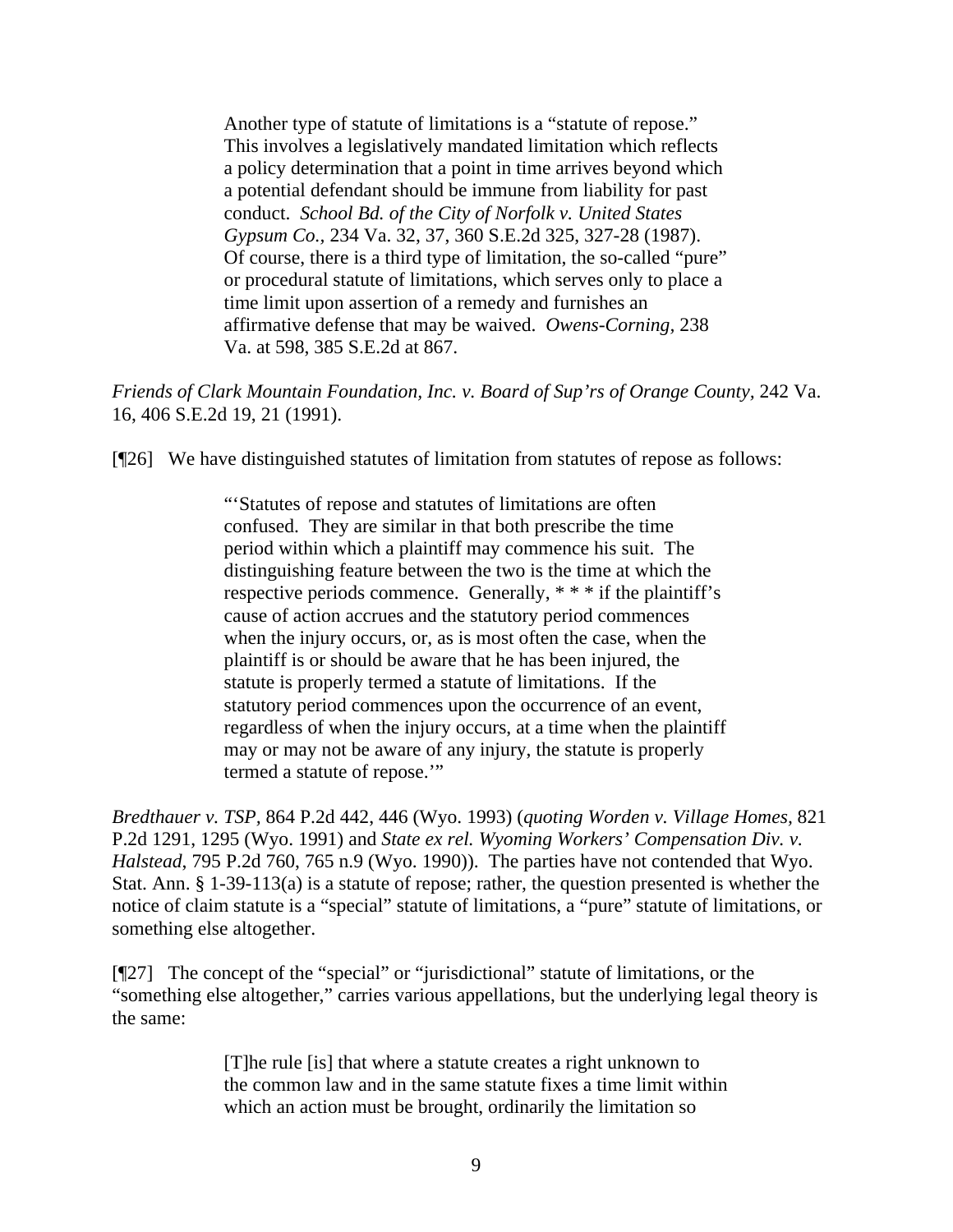fixed is construed as a condition on the right itself so that the right is extinguished by the lapse of the time fixed in the statute. Both respondents cite and quote from 34 Am.Jur., Limitation of Actions, sec. 7, pp. 16-17, which may be accepted as a fair statement of the rule and its limitations:

"A statute of limitations should be differentiated from conditions which are annexed to a right of action created by statute. A statute which in itself creates a new liability, gives an action to enforce it unknown to the common law, and fixes the time within which that action may be commenced, is not a statute of limitations. It is a statute of creation, and the commencement of the action within the time it fixes is an indispensable condition of the liability and of the action which it permits. The time element is an inherent element of the right so created, and the limitation of the remedy is a limitation of the right. Such a provision will control, no matter in what form the action is brought. The statute is an offer of an action on condition that it be commenced within the specified time. If the offer is not accepted in the only way in which it can be accepted, by a commencement of the action within the specified time, the action and the right of action no longer exist, and the defendant is exempt from liability. Whether an enactment is of this nature, or whether it is a statute of limitations, should be determined from a proper construction of its terms. Generally, the limitation clause is found in the same statute, if not in the same section, as the one creating the new liability, but the fact that this is the case is material only as bearing on questions of construction; it is merely a ground for saying that the limitation goes to the right created, and accompanies the obligation everywhere. The same conclusion may be reached if the limitation is in a different statute, provided it is directed to the newly created liability so specifically as to warrant saying that it qualifies the right."

*Myers v. Stevenson,* 125 Cal.App.2d 399, 270 P.2d 885, 887-88 (1954). Rather than being statutes of limitations, such statutes create a condition precedent to suit. *Fishman by Fishman v. Delta Air Lines, Inc.,* 132 F.3d 138, 143 (2nd Cir. 1998). Furthermore, "not only does the expiration of the time period extinguish the cause of action but also, under the statute, '[t]he passage of time destroys the right and remedy of the injured party.'" *In re Paternity of James A.O.,* 182 Wis.2d 166, 513 N.W.2d 410, 415 (1994) (*quoting Matter of Fessler's Estate,* 100 Wis.2d 437, 438, 302 N.W.2d 414, 420 (1981), *abrogated on other grounds by Matter of Estate of Barthel*, 161 Wis.2d 587, 468 N.W.2d 689 (1991)).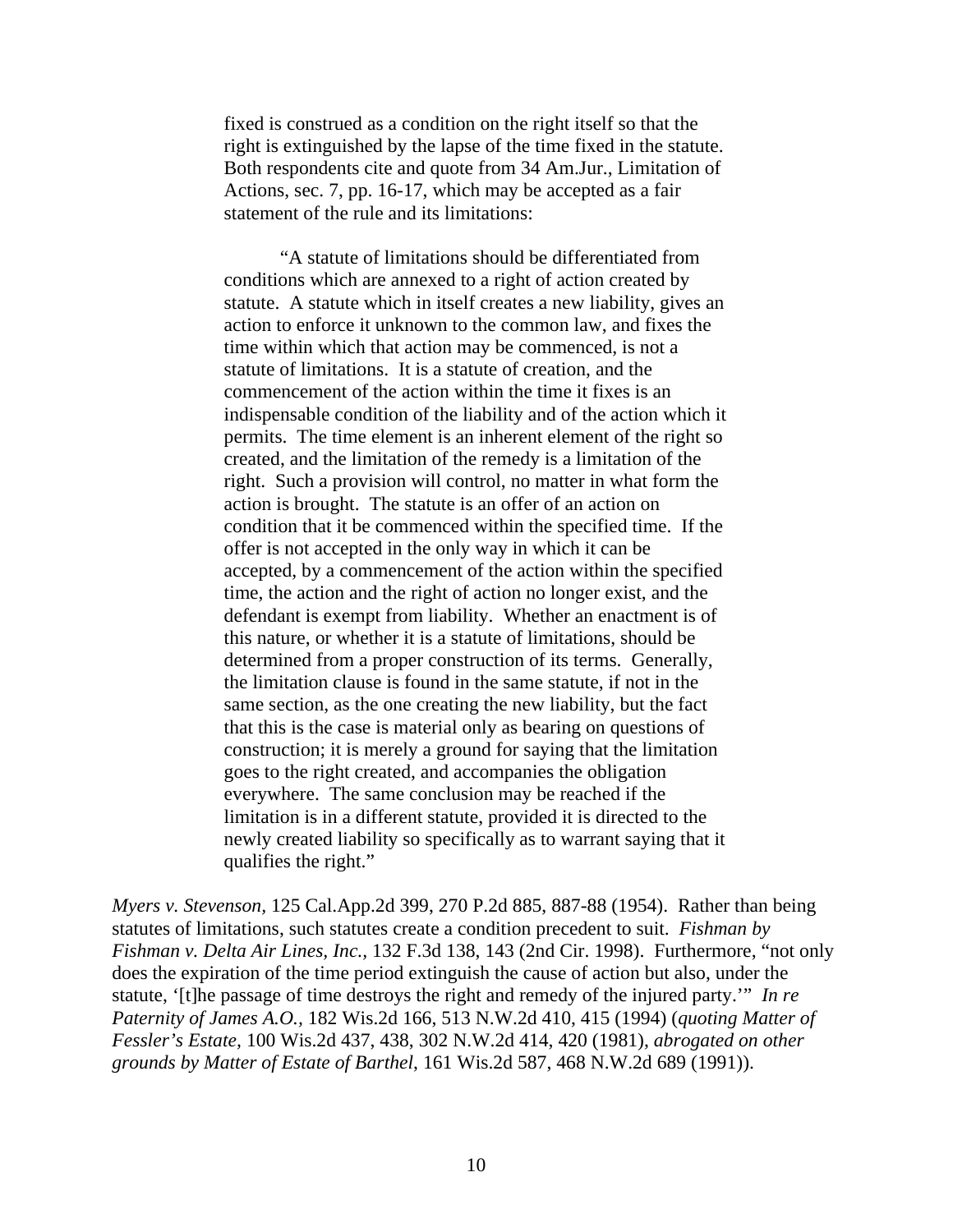[¶28] Many courts describe statutes of this nature as "nonclaim" statutes. A nonclaim statute is a "law extinguishing a claim that is not timely asserted, esp. in the context of another proceeding." *Black's Law Dictionary* 1421 (7th ed. 1999). The effect is essentially the same, whether the statute is denominated a nonclaim statute or a jurisdictional statute or a statute of creation or a condition precedent:

> "[A] nonclaim statute . . . grants to every person having a claim of any kind or character against a decedent's estate, the right to file the same in the court having jurisdiction thereof and have the same adjudicated, provided such claim is filed within the time specified in the statute. Unless such claim is filed within the time so allowed by the statute, it is forever barred. The time element is a built-in condition of the said statute and is of the essence of the right of action. Unless the claim is filed within the prescribed time set out in the statute, no enforceable right of action is created.

While such statutes limit the time in which a claim may be filed or an action brought, they have nothing in common with and are not to be confused with general statutes of limitation. The former creates a right of action if commenced within the time prescribed by the statute, whereas the latter creates a defense to an action brought after the expiration of the time allowed by law for the bringing of such an action."

[*Donnella v. Crady,* 135 Ind.App. 60, 62-63, 185 N.E.2d 623, 624 (1962)]. Thus, the statute is a nonclaim statute when "there is clearly evidenced a legislative intent in [the] statute to not merely withhold the remedy, but to take away the right of recovery where a claimant fails to present his claim as provided in the statute." *Rising Sun State Bank v. Fessler,* 400 N.E.2d 1164, 1166 (Ind.Ct.App.1980).

*Estate of Decker v. Farm Credit Services of Mid-America, ACA,* 684 N.E.2d 1137, 1138-39 (Ind. 1997). "A jurisdictional nonclaim statute is not an affirmative defense, because it bars untimely claims without any action by the opposing party, and deprives the court of the power to adjudicate those claims." 51 Am.Jur.2d *Limitation of Actions* § 3 (2000) (*citing Comerica Bank & Trust, F.S.B. v. SDI Operating Partners, L.P.,* 673 So.2d 163, 166 (Fla.App. 1996)).

[¶29] This Court's experience with nonclaim statutes primarily has been with Wyo. Stat. Ann. § 2-7-703(a) (LexisNexis 2003), the probate notice of claim statute. Recently, we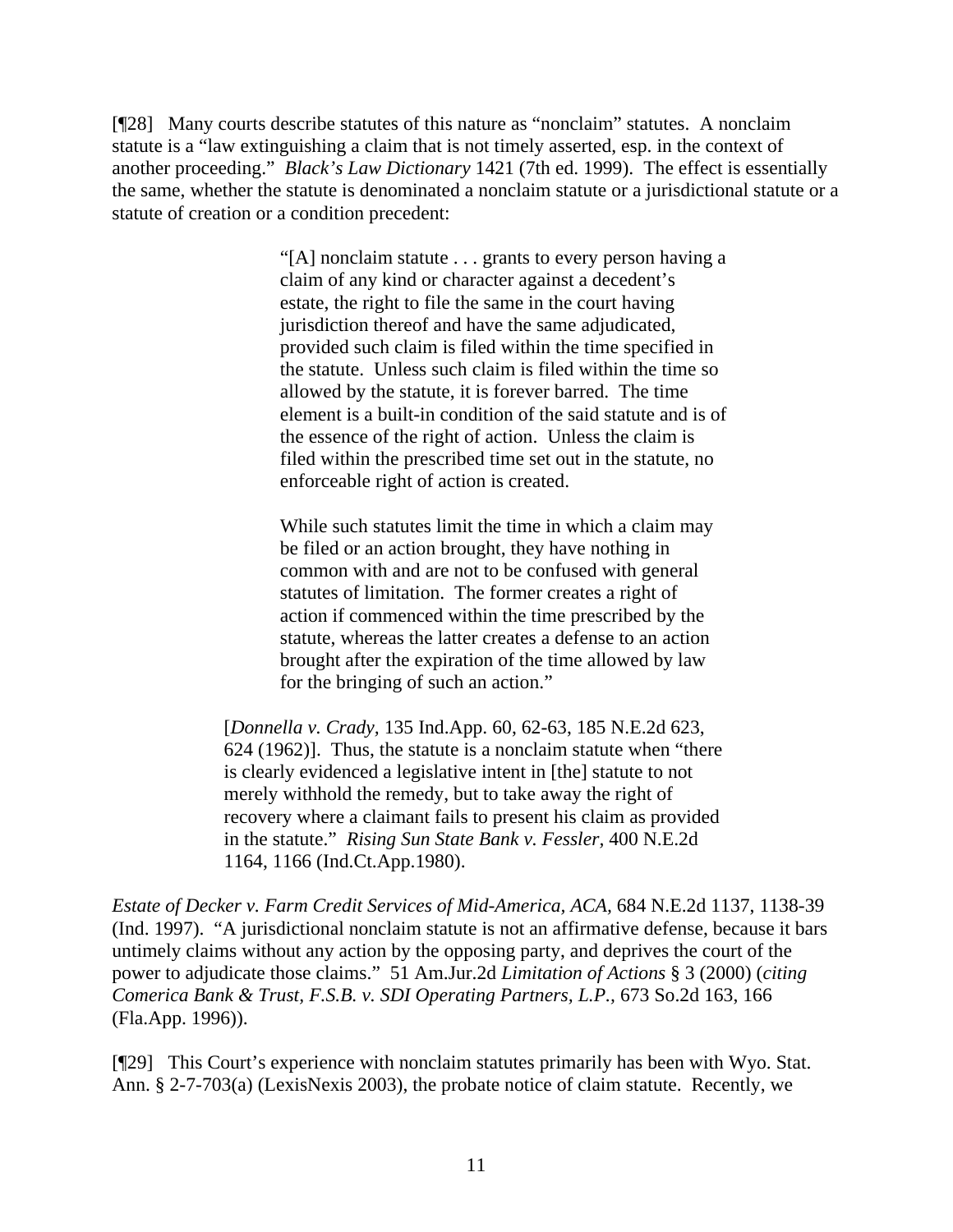described that statutory filing requirement as a condition precedent, rather than a statute of limitations:

> The Personal Representatives of the Estate counter that our decision in *State ex rel. State Bd. of Charities and Reform v. Bower,* 362 P.2d 814 (Wyo. 1961) makes Wyo. Stat. § 2-7- 703(a) applicable to HCF [Department of Health, Division of Health Care Financing], because the notice of claim requirement is a condition precedent, not a statute of limitations. We agree with the Personal Representatives of the Estate that Wyo. Stat. § 2-7-703(a) is not a statute of limitations, and that the State is subject to its provisions.

> Statutes of limitation place time limits on the filing of a cause of action. Such statutes are a "declar[ation] that no suit shall be maintained on such causes of action \* \* \* unless brought within a specified period of time after the right accrued." *Black's Law Dictionary* 927 (6th ed.1990). They create a defense to suit which must be pled and may be waived. *See Bower,* 362 P.2d at 823 (*quoting Donnally v. Montgomery County Welfare Bd.,* 200 Md. 534, 92 A.2d 354, 358 (1952)). Statutes of limitation are applicable only when affirmative relief is sought. *Boller v. Western Law Associates, P.C.,* 828 P.2d 1184, 1187 (Wyo.), *cert. denied,* 506 U.S. 869, 113 S.Ct. 198, 121 L.Ed.2d 140 (1992). With respect to claims against an estate, there is no access to the courts, and thus no affirmative relief is sought, until the claim has been denied by the personal representative. *Taylor v. Estate of Taylor,* 719 P.2d 234, 238 (Wyo.1986). After rejection of the claim, Wyo. Stat. § 2-7-718 allows the claimant thirty days in which to file an action in district court. This thirty-day limitation period constitutes a statute of limitations which may be raised as a defense to an action filed after that deadline. *See Taylor,* 719 P.2d at 238, 239.

*Matter of Estate of Campbell,* 950 P.2d 557, 560 (Wyo. 1997). *See also Scott v. Scott,* 918 P.2d 198, 199-200 (Wyo. 1996); *West v. Wyoming State Treasurer,* 822 P.2d 1269, 1274 (Wyo. 1991); *State ex rel. State Bd. of Charities and Reform v. Bower,* 362 P.2d 814, 821-22 (Wyo. 1961); and *Delfelder v. Farmers' State Bank of Riverton,* 38 Wyo. 481, 269 P. 418, 424 (192[8](#page-13-0)).<sup>8</sup>

<span id="page-13-0"></span><sup>8</sup> *See Kuntz v. Kinne,* 395 P.2d 286, 287-88 (Wyo. 1964), for a comparison of the probate nonclaim statute with a "special statute of limitation" for probate claims where no administrator has been appointed.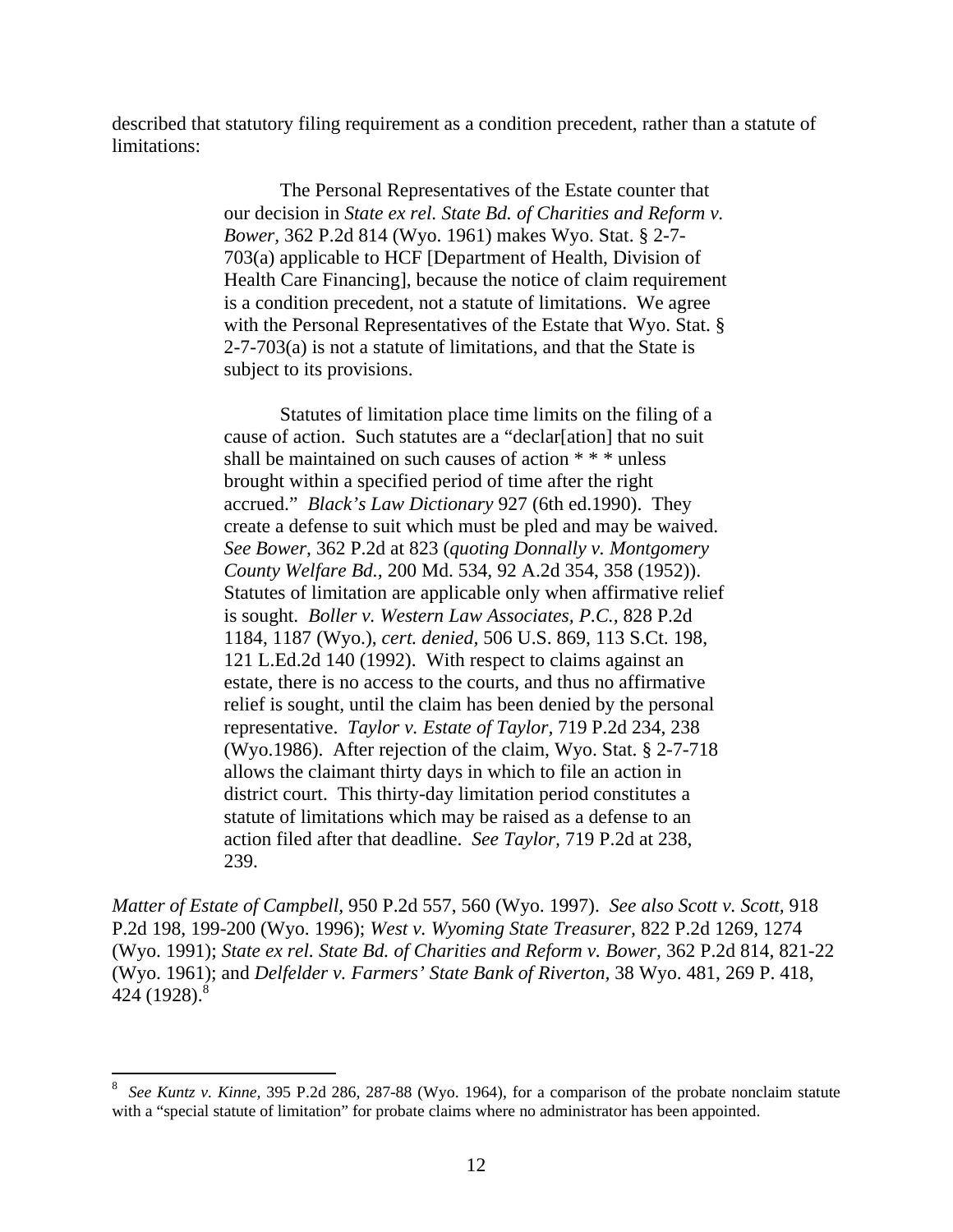[¶30] The statutory scheme for presentment of a governmental notice of claim and the subsequent filing of a complaint is analogous. Wyo. Stat. Ann. § 1-39-113(a) is not a statute of limitations; rather, it creates a statutory condition precedent to the filing of a civil action. Wyo. Stat. Ann. § 1-39-114 is a statute of limitations because it establishes a time limitation uponthe seeking of affirmative relief from the judicial system.<sup>9</sup> This distinction is important because exceptions to the application of a statute of limitations are not automatically exceptions to the application of a condition precedent. We have already noted herein that it is doubtful that the savings statute applies to conditions precedent, and we have not been provided with cogent argument or citation to controlling authority to convince us that W.R.C.P. 15(c)'s relation back provision applies to anything but court pleadings.

[¶31] This Court has not previously answered the precise question raised in this case whether a defective notice of a governmental claim can be cured after passage of the statutory period for filing of such claims—but *Beaulieu I* and *Beaulieu II*, and the cases cited therein, have established that the notice of claim requirement is clearly jurisdictional.<sup>10</sup> Furthermore, we held in *Awe v. University of Wyoming,* 534 P.2d 97, 105 (Wyo. 1975), *overruled on other grounds by Dye by Dye v. Fremont County School Dist. No. 24*, 820 P.2d 982 (Wyo. 1991), that the then-existing notice of claim statute was not a statute of limitations, but was a limitation upon the filing of a claim.

[¶32] Other courts have grappled with these issues, with varying results. *See, for example, Cedars-Sinai Medical Center v. Shalala,* 125 F.3d 765, 770 (9th Cir. 1997) (federal statutes of limitations are not generally jurisdictional); *Chumney v. Houston County,* 632 So.2d 1328, 1329-30 (Ala. 1994) (nonclaim statute bars filing of civil action where notice of claim untimely, the purpose of nonclaim statute being to provide broader defense to governments than that provided by statute of limitations); *City of Birmingham v. Davis,* 613 So.2d 1222, 1223-24 (Ala. 1992) (relation back doctrine does not apply to notice of claim statutes); *F.D.I.C. v. Hillcrest Associates,* 233 Conn. 153, 659 A.2d 138, 143-44 (1995) (as a matter of statutory construction, limitation period for requesting a deficiency judgment not jurisdictional); *Easter Seal Soc. for Disabled Children v. Berry,* 627 A.2d 482, 486 (D.C. 1993) (even when part of statute creating a right, time limitation for filing petition not part of right); *Southside Civic Ass'n, Inc. v. Warrington,* 635 So.2d 721, 722-24 (La.App. 1994) (relation back doctrine found in civil code allows late verification of court pleading); and *Doyle,* 49 S.W.3d at 858 (relation back doctrine found in civil rules allows amendment to pleadings to add county hospital as defendant).

[¶33] If a general rule can be said to exist, that rule would be (1) that governmental notice of claim statutes are jurisdictional nonclaim statutes, rather than statutes of limitations, and (2) a defective notice of claim cannot be cured by untimely amendment under the relation

 $\overline{a}$ 

<span id="page-14-0"></span><sup>9</sup> We need not decide at this time whether Wyo. Stat. Ann. § 1-39-114 is a special substantive statute of limitations or a "traditional" procedural statute of limitations.

<span id="page-14-1"></span><sup>&</sup>lt;sup>10</sup> We avoided answering the question in the probate context in *Bower*, 362 P.2d at 821, only because the initial notice of claim was filed in a guardianship rather than in the probate, thereby leaving no initial claim to be cured.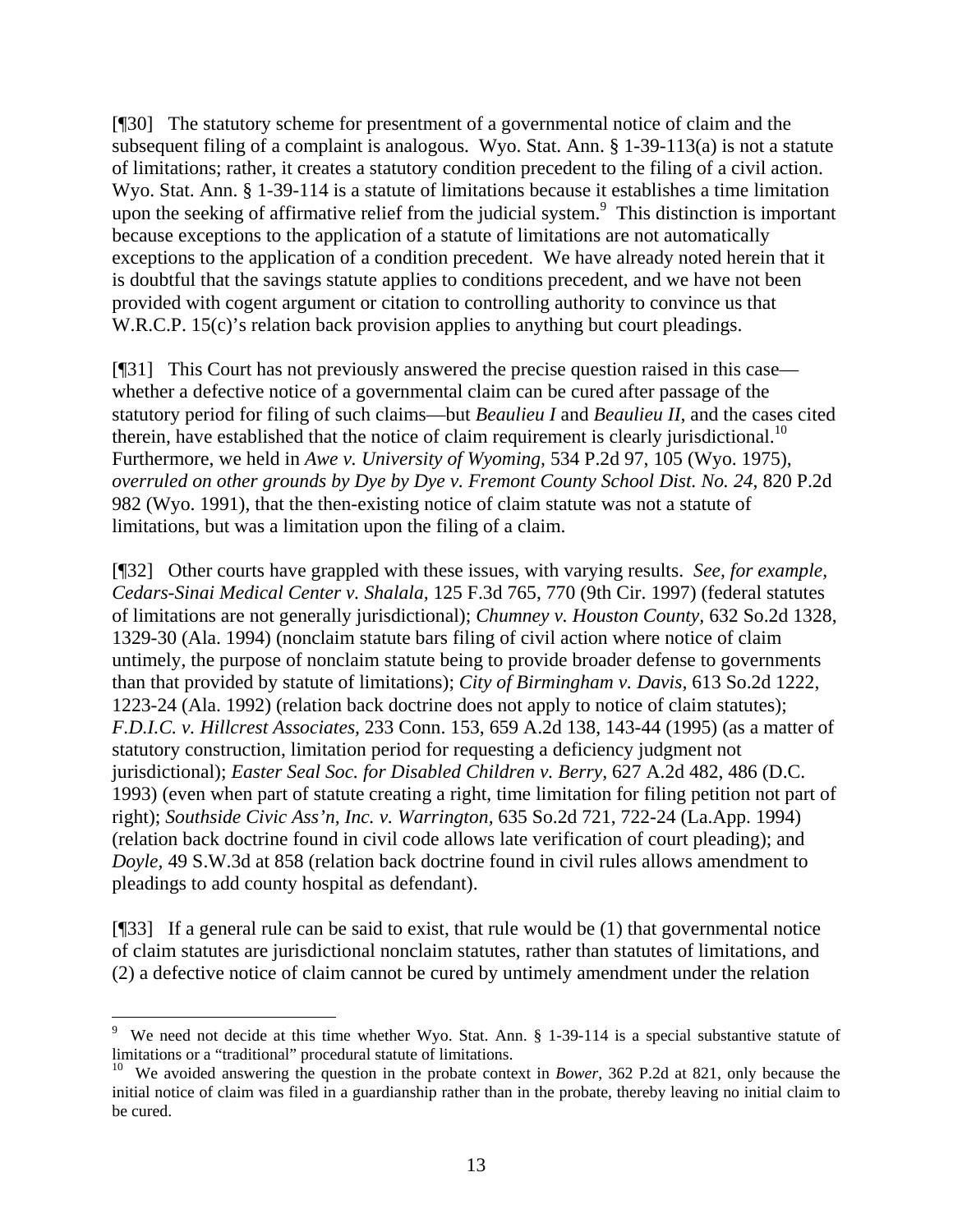back doctrine. *See* 51 Am.Jur.2d *Limitation of Actions, supra*, §§ 10-12, 20-26, 30. That rule, however, is not universal. In *Negron v. Llarena,* 156 N.J. 296, 716 A.2d 1158, 1160-62 (1998), the court describes the traditional contrast between what it calls procedural and substantive statutory limitation periods, and then declares that "[t]he interpretation of the meaning and intended application of substantive statutes of limitations has undergone a significant change in recent times." The court next emphasizes "underlying legislative purpose" and "public policy" in holding that even a substantive statute—that is, one that establishes a condition precedent to exercise a right—can be "relaxed." *Id.* at 1162.

[¶34] We are convinced that the clear and unambiguous language of Wyo. Stat. Ann. § 1- 39-113(a) makes it a nonclaim statute, in the traditional sense. Thus, the timely presentment of a notice of claim is a condition precedent to suit, is jurisdictional, and cannot be waived. The notice of claim provision is not a statute of limitations, but is a substantive element of the right to sue. Therefore, the right to sue ceases to exist when the limitation period expires and no valid notice of claim has been presented. It follows that, the right having expired, it cannot be resurrected by the later untimely presentment of a non-defective notice of claim.

[¶35] In reaching this conclusion, we reject the reasoning of *Negron* and like cases. Our reading of cases from across the nation suggests that the legislative purpose/public policy argument is little more than gloss over judicial legislating. It is the product of courts wanting to avoid the sometimes harsh result of the application of the traditional rule. *See, for example, Cedars-Sinai Medical Center,* 125 F.3d at 770 (broad use of exceptions to bar of statute "as a practically useful principle of interpretation"); *F.D.I.C.,* 659 A.2d at 147 (statutory deficiency procedure may not have existed at common law, but strict foreclosure did); and *Negron,* 716 A.2d at 1162 (doctrine of substantial compliance salvages wrongful death claim). *See also* J. James Fraiser III, *A Review of Issues Presented by § 11-46-11 of the Mississippi Tort Claims Act: The Notice Provisions and Statute of Limitations,* 65 Miss. L.J. 643, 652 (1996) (as to the notice of claim statute, Mississippi is a strict compliance state) and Michael J. Waldspurger, *Ameliorating the Harsh Effects of Wisconsin's Municipal Notice of Claim Statute,* 77 Marq. L. Rev. 610, 627, 631 (1994) (substantial compliance with filing time under state notice of claim statute insufficient).

[¶36] We have said many times that courts are not free to legislate, and we cannot create exceptions in the face of clear legislation to the contrary. *Scott,* 918 P.2d at 200. Furthermore, we cannot even construe unambiguous statutory language without stepping outside the judicial province. *Seckman v. Wyo-Ben, Inc.,* 783 P.2d 161, 166 (Wyo. 1989). In particular, we cannot judicially adjust clearly mandated legislative claim-filing limitation periods. *Id.* The language in Wyo. Stat. Ann. § 1-39-113(a) is clear and unambiguous: "No action shall be brought . . . unless . . .." Although strict construction of a statute that is in derogation of common law sovereign immunity might be appropriate, such construction is not necessary where the notice of claim limitation period is explicit. *Campbell v. District of Columbia,* 568 A.2d 1076, 1078 (D.C. 1990). *See also Eschbaugh v. Industrial Com'n,* 286 Ill.App.3d 963, 222 Ill.Dec. 235, 677 N.E.2d 438, 442 (1996). We conclude that, by its own clear language, Wyo. Stat. Ann. § 1-39-113(a) is a true nonclaim statute and that, therefore, the right to file a complaint against the state ceases to exist upon expiration of the limitation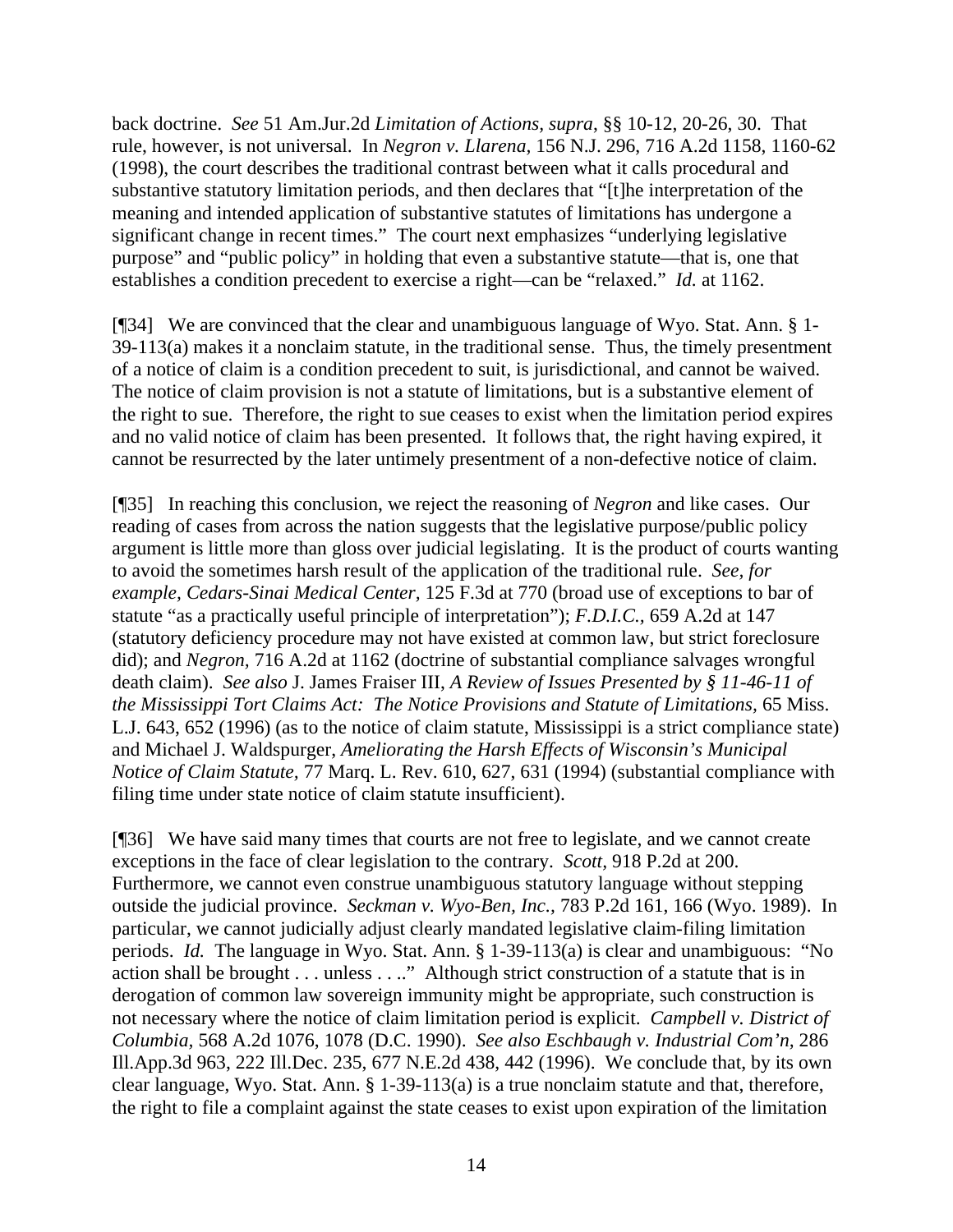period for the presentment of a governmental claim if no valid governmental claim has been presented.

# *Equitable Estoppel*

[ $[$ ]37] Bell did not in this appeal raise the issue of equitable estoppel.<sup>11</sup> Clark's principal brief contains a twelve-line argument, with no case citations, in which she contends that the State's "course of conduct" over the years in not raising the issue of certification should equitably estop it from now raising the issue.

[¶38] Generally, we will not address issues that have not been properly raised or supported by appropriate references to the record, citations to legal authority, and cogent argument. *State ex rel. Reece v. Wyoming State Bd. of Outfitters and Professional Guides,* 931 P.2d 958, 959 (Wyo. 1997). Suffice it to say that equitable estoppel rarely is applied against a governmental entity and certainly will not lie in the absence of any showing of affirmative misconduct or misrepresentation. *Beaulieu II,* 2004 WY 31, ¶ 22, 86 P.3d at 871; *Appleby v. State ex rel. Wyoming Workers' Safety and Compensation Div.,* 2002 WY 84, ¶ 19, 47 P.3d 613, 619 (Wyo. 2002); *Snake River Brewing Co., Inc. v. Town of Jackson,* 2002 WY 11, ¶ 28, 39 P.3d 397, 407-08 (Wyo. 2002); *Thompson v. Board of County Com'rs of the County of Sublette,* 2001 WY 108, ¶¶ 11-12, 34 P.3d 278, 281-82 (Wyo. 2001); *Campbell County School Dist. v. Catchpole,* 6 P.3d 1275, 1284 (Wyo. 2000); *Wells v. Board of Trustees of Laramie County School Dist. No. 1,* 3 P.3d 861, 866-67 (Wyo. 2000); *State, Dept. of Family Services v. Peterson,* 957 P.2d 1307, 1311-12 (Wyo. 1998); *Universal Equipment Co. v. State By and Through Dept. of Environmental Quality,* 839 P.2d 967, 976 (Wyo. 1992); *In re General Adjudication of All Rights to Use Water in the Big Horn River System, 753 P.2d 76,* 89-90 (Wyo. 1988), *cert. denied*, 492 U.S. 926 (1989), *abrogated on other grounds by Vaughn v. State*, 962 P.2d 149 (Wyo. 1998); *Big Piney Oil & Gas Co. v. Wyoming Oil and Gas Conservation Com'n*, 715 P.2d 557, 560-61 (Wyo. 1986). This rule applies to statute of limitations defenses under the WGCA. *Archuleta v. City of Rawlins,* 942 P.2d 404, 406 (Wyo. 1997). For discussions of whether equitable estoppel may apply against a governmental entity in the context of a nonclaim statute, *see Miller v. New Jersey State Dept. of Corrections,* 145 F.3d 616, 617-18 (3rd Cir. 1998); *Eschbaugh,* 677 N.E.2d at 440; *Chicago Truck Drivers, Helpers and Warehouse Workers Union (Independent) Pension Fund v. Van Vorst Industries, Inc.,* 800 F.Supp. 587, 592 (N.D.Ill. 1992), *aff'd by Central States, Southeast and Southwest Areas Pension Fund v. Navco,* 3 F.3d 167, 174 (7th Cir.

<span id="page-16-0"></span> $\overline{a}$ 11

<sup>&</sup>quot;'Equitable estoppel is the effect of the voluntary conduct of a party whereby he is absolutely precluded from asserting rights which might otherwise have existed as against another person who has in good faith relied upon such conduct and has been led thereby to change his position for the worse."

*Beaulieu II,* 2004 WY 31, ¶ 19 n.9, 86 P.3d at 869 n.9 (*quoting Birt v. Wells Fargo Home Mortg., Inc.,* 2003 WY 102, ¶ 34, 75 P.3d 640, 653 (Wyo. 2003)).